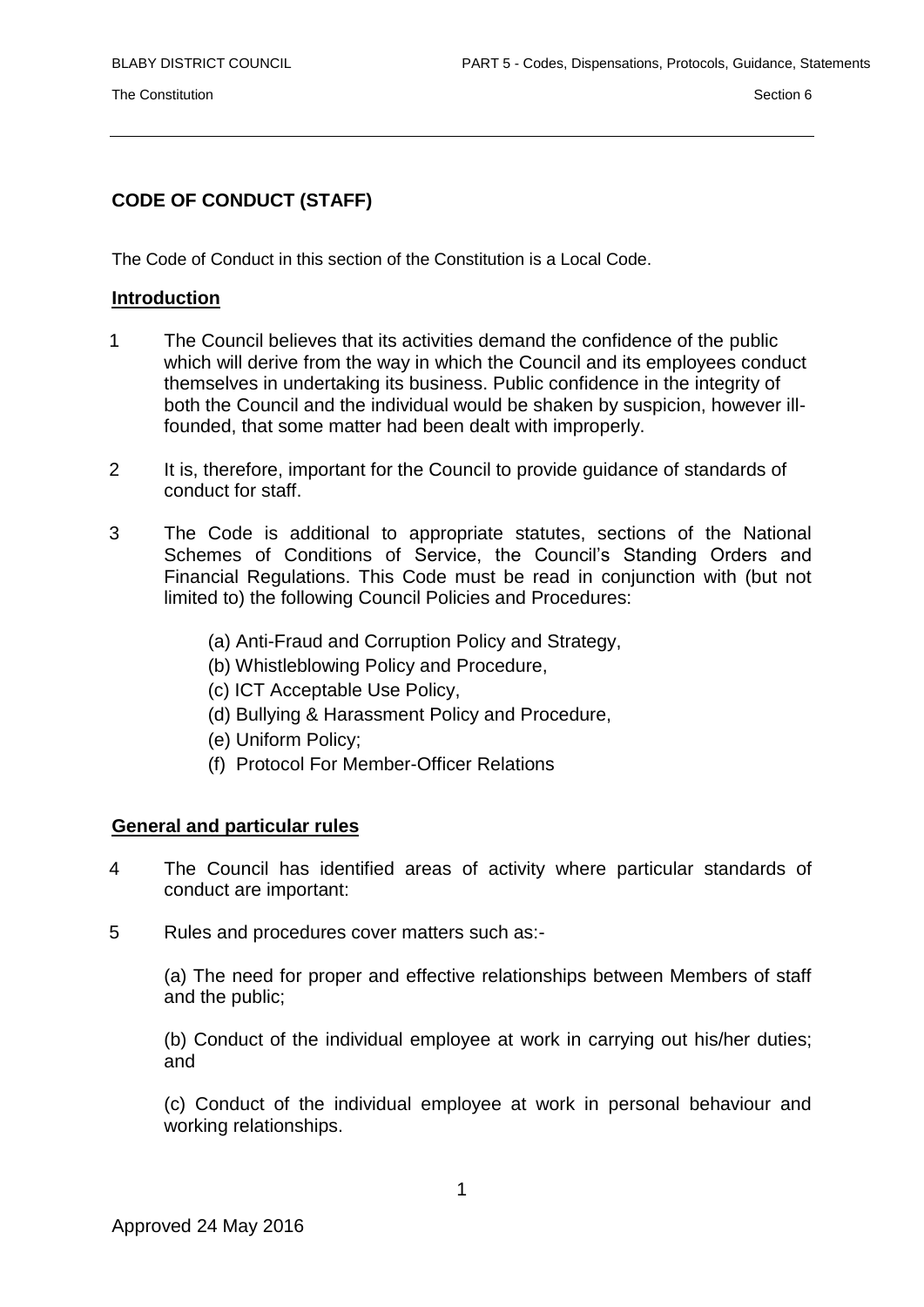- 6 The Council also expects that all staff meet the ethical standards for Local Government employees as set out as 'The Nolan Principles'. These include;
	- Selflessness employees should act solely in terms of the public interest;
	- Integrity employees should not act or take decisions in order to gain financial or other material benefits for themselves, their family, or their friends. They must declare and resolve any interests and relationships;
	- Objectivity employees must act and take decisions impartially, fairly and on merit, using the best evidence and without discrimination or bias;
	- Accountability employees are accountable to the public for their decisions and actions and must submit themselves to the scrutiny necessary to ensure this;
	- Openness employees should act and take decisions in an open and transparent manner. Information should not be withheld from the public unless there are clear and lawful reasons for so doing;
	- Honesty employees should be truthful;
	- Leadership employees should exhibit these principles in their own behaviour. They should actively promote and robustly support the principles and be willing to challenge poor behaviour wherever it occurs.

All employees should make themselves aware of these requirements for conduct and behaviour, and must appreciate that it is their personal responsibility to observe them. Whenever there is any doubt they should seek advice from their immediate Manager or the Monitoring Officer.

- 7 The Council recognises that everyone is different and has something unique to offer. The Council therefore wants to respect and understand these differences and to make the most of everyone's talents through understanding, recognising, respecting and valuing differences and also managing differences so that everyone has equality of opportunity through a fair and consistent approach to the application of rules, policies and procedures. We recognise that sometimes this will mean treating people differently. This commitment is relevant to all we do, how we manage ourselves and how we deliver our services. The Council will promote equality and diversity across all areas and aim to be a fair, unbiased and professional public service through the following aims:
	- (a) Our priority is to meet customers needs;
	- (b) We are committed to and promote equality and diversity;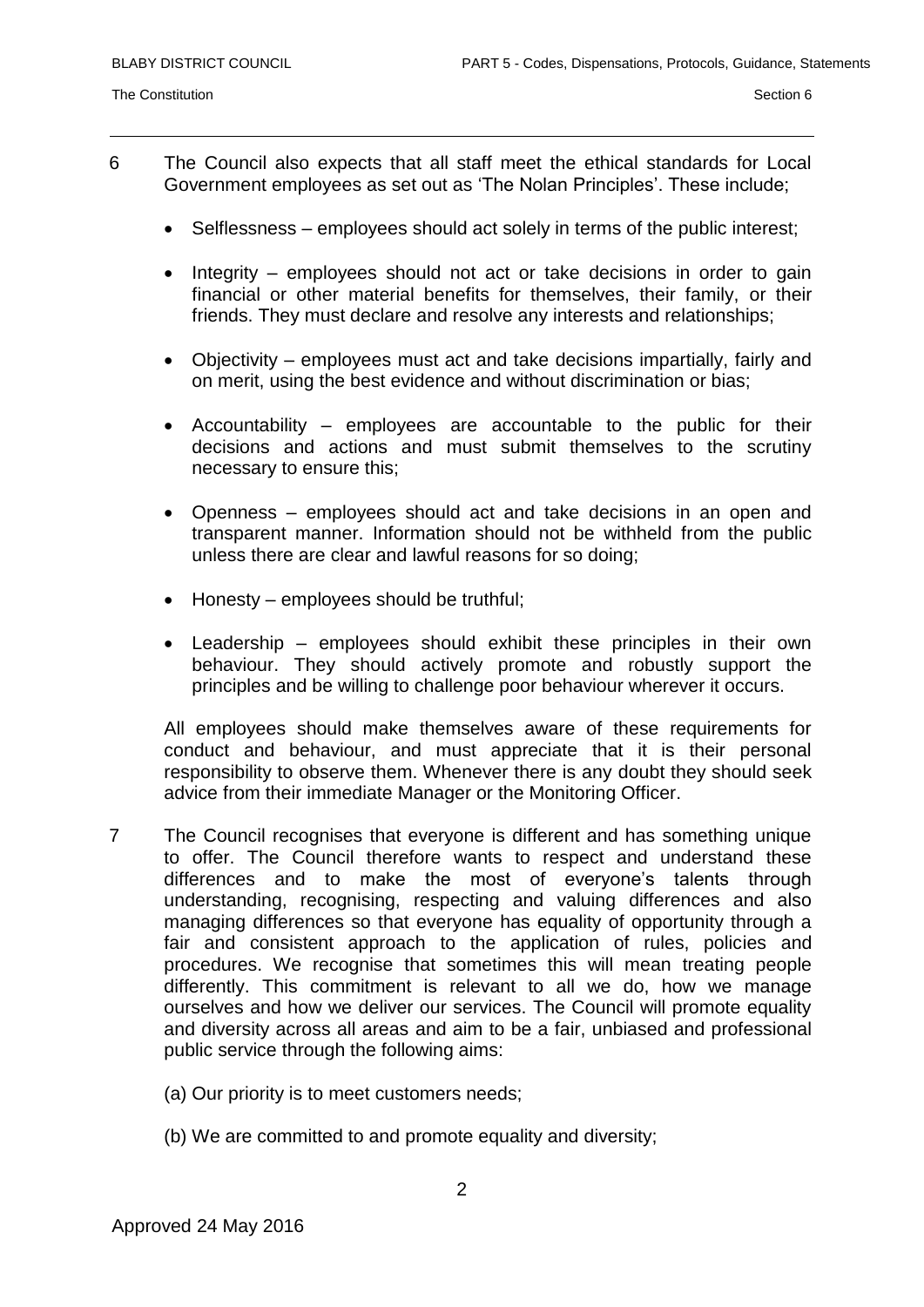- (c) We are proud of our staff, respect their views and invest in helping them meet their potential;
- (d) At all times we are accountable for our performance;
- (e) We are one organisation, no matter where we are based or what job we do.

We will not tolerate discrimination because of a protected characteristic, these are age, race, sex, gender reassignment, disability, sexual orientation, religion or belief, pregnancy or maternity and civil partnership or marriage. We will also not discriminate because of working patterns or trade union membership nor will we tolerate harassment or bullying on these or any other grounds.

8 Employees are expected to dress for business and this should ensure that all staff are safe and dressed appropriately for their role. A smart appearance is therefore required in order to allow our employees to work comfortably and safely in the workplace. A formal Uniform Policy is also in place for those individuals who are in certain customer facing roles. Whilst no dress code can cover all contingencies, employees must therefore exert a certain amount of judgment in their choice of clothing to wear to work. If there is any uncertainty about acceptable, professional business causal attire for work, please ask your manager or HR.

#### **Gifts and Hospitality**

- 9 The acceptance of gifts and/or hospitality by employees must be treated with extreme caution.
- 10 Subject to the following sections, offers of a gift or inducement, whether made at specific occasions (e.g. Christmas) or casually, should not be accepted when the gift is made by, or indirectly by a person, firm or organisation which, to the knowledge of the employee has or seeks to do business of any kind with the Council or to have an interest in its decisions.
- 11 There is a delicate balance between acceptance or refusal of hospitality or tokens of goodwill on certain occasions. On each occasion a judgement must be made between causing offence by refusal or risking improper conduct by acceptance. The receipt of minor articles, often by way of trade advertisements, which will be used on the Council's business (e.g. diaries, calendars, office materials etc., which are customarily distributed at Christmas and occasionally at other times) will not be regarded as acceptance of a gift. Minor gifts such as chocolates, tea and flowers can be accepted on behalf of the Council and used at the offices or shared amongst staff members. Bottles of wine can be accepted on behalf of the Council but have to be donated to the Chairman's Charity. Gifts of strong alcohol and cash can never be accepted as a gift, but vouchers (e.g. for meals) may be acceptable, depending on the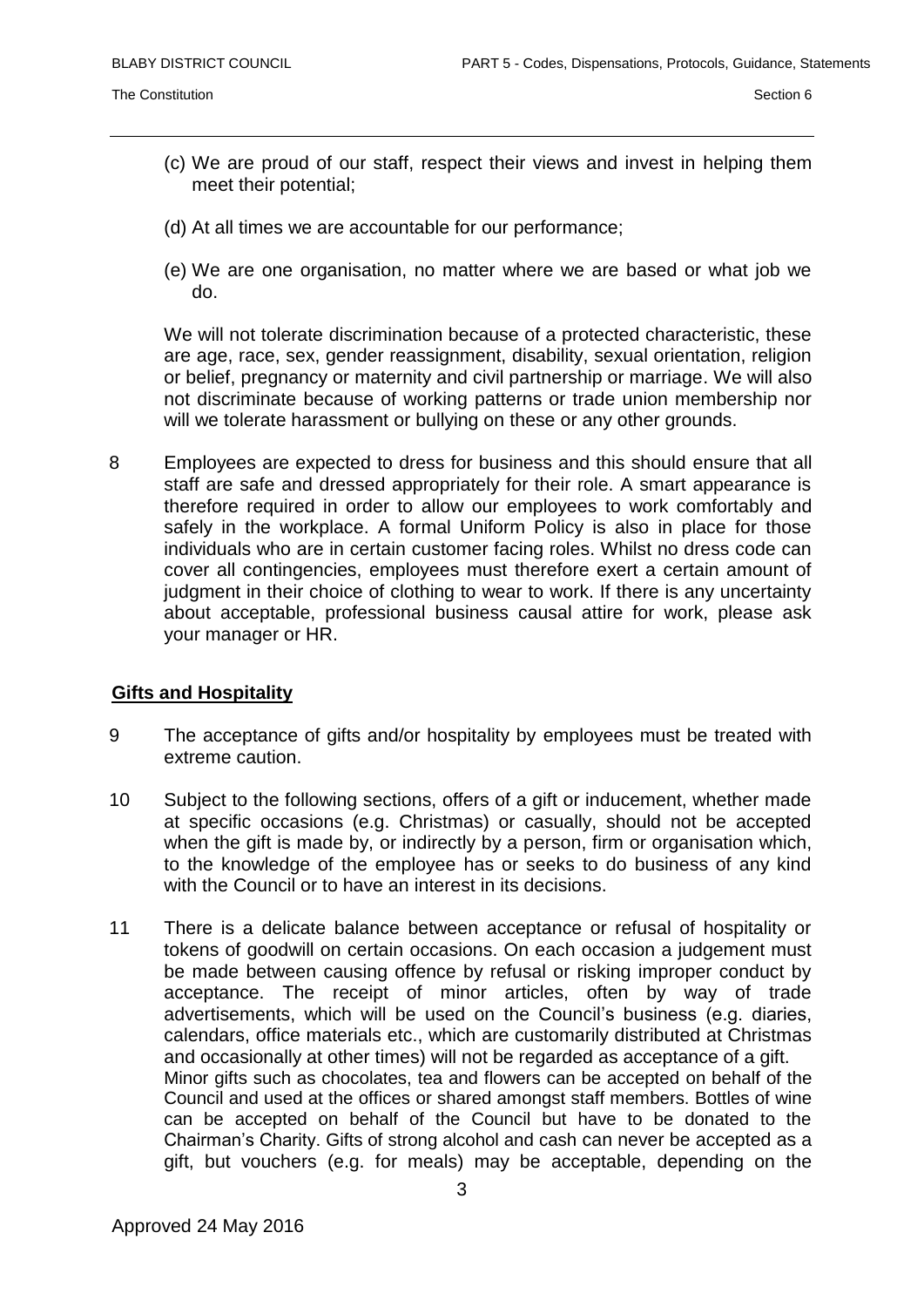circumstances and should be approved by the Monitoring Officer.

- 12 Offers of hospitality and invitations to social occasions from those who do or seek business with the Council, or have an interest in its decisions, should similarly be treated with caution. They should be accepted only where the scale of hospitality is of a modest standard (e.g. a working lunch to allow the parties to continue to discuss business). Again, it is the duty of the employee concerned to be satisfied that personal integrity is not put at risk.
- 13 Attached at Appendix A is a "good practice list" which gives some guidance as to what type of gifts and hospitality are considered acceptable, potentially unacceptable and unacceptable. The notes in Appendix B provide guidance and background information on the current legislative requirements and sanctions.
- 14 Where it is proposed to accept a gift of hospitality which is not shown within the list in Appendix A as being acceptable, approval must be obtained from Monitoring Officer.
- 15 All gifts received or offered (except for low value promotional work and related gifts items) as well as all hospitalities, no matter what the value, must be recorded in the register held by (Information Management on behalf of) the Monitoring Officer.

A member of staff should provide the following details to the Monitoring Officer for each gift or hospitality received:

- (a) Name of (potential) donor
- (b) Nature, estimated value and date of offer

(c) Recipient of the offer

(d) Possible connection of the potential donor/sponsor with the Council (details of any issues or services involved or anticipated)

(e) Whether the offer is intended to be accepted or rejected

These details will be recorded in the gifts and hospitalities register, held by the Monitoring Officer.

If the gift or hospitality is not listed in Appendix A as being acceptable, the Monitoring Officer will decide whether the gift or hospitality can be accepted (under conditions) or should be returned/rejected. The decision of the Monitoring Officer will be recorded in the gifts and hospitalities register.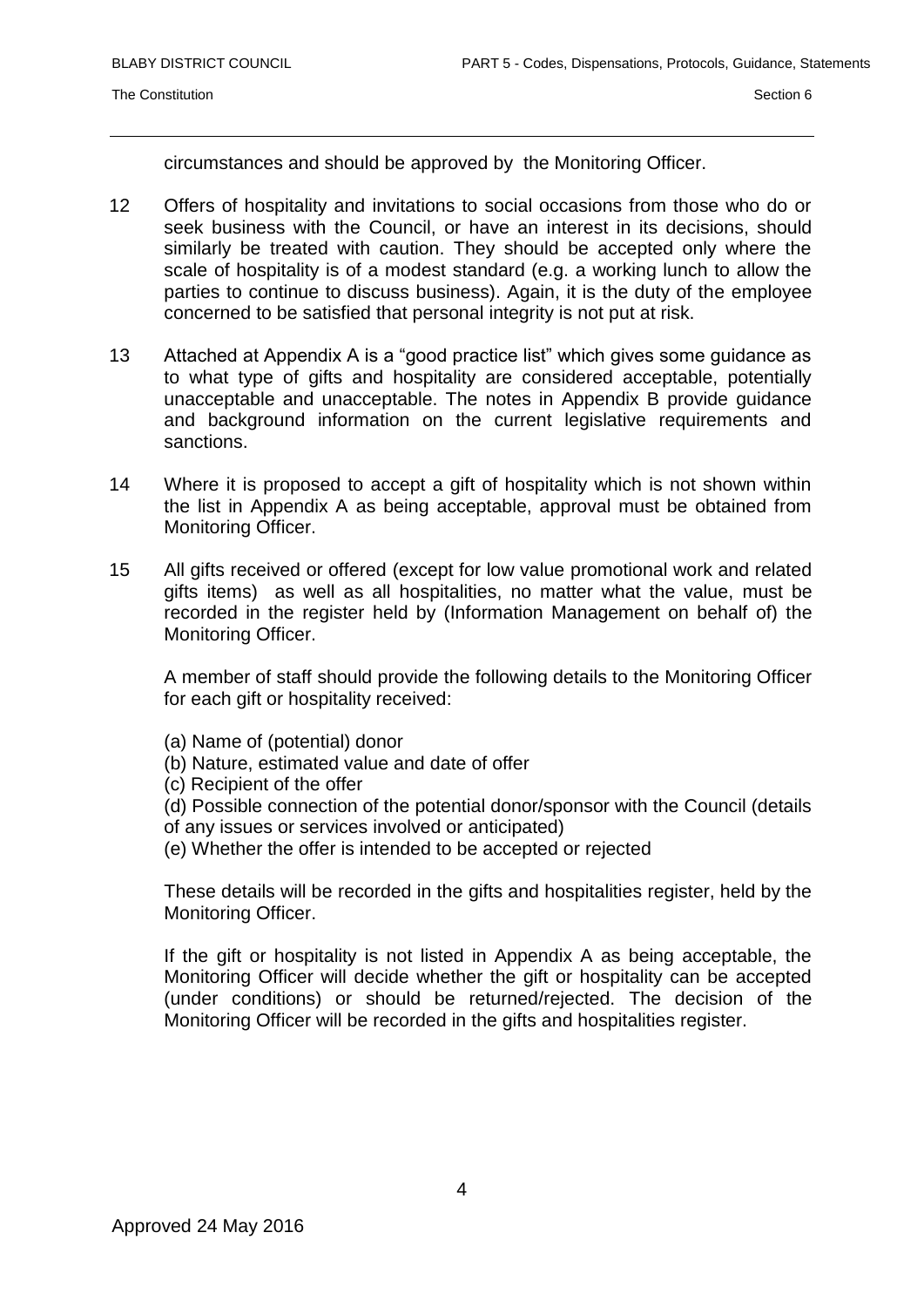#### **Use of official position and the Council's materials, equipment or resources**

- 16 The Council's property and resources are to be used in respect of its work. No improper or unauthorised use should be made of any facility such as vehicles, equipment, telephones or secretarial or printing services which the Council provides for its own business.
- 17 It is improper for staff to use their official position to seek or receive preferential rates from Council services or external contractors/organisations.

#### **Use of confidential information**

- 18 By the nature of its business, the Council deals with sensitive and confidential information affecting its policies, transactions and staff, and its relationship with other organisations and individual members of the public. No employee shall communicate to the public the proceedings of any Committee meeting etc., or the contents of any documents relating to the Authority, unless required by law or expressly authorised to do so. Information concerning an employee's private affairs shall not be disclosed to any person outside the Council, unless the consent of the employee is first obtained. Staff must observe Data Protection requirements.
- 19 Conflict of interest can also arise over the use of information received by virtue of an employee's duties, before it is made public. The basic safeguards against such misuse of information are the honesty of the individual and maximum openness. For the latter, the Council will ensure that information in its possession becomes public knowledge at the earliest possible stage, so as to reduce to a minimum the time in which the particular information can confer an advantage on its possessor and to act within the spirit of Freedom of Information legislation.

#### **Use of Social Media**

- 20 The Council recognises the importance of the internet in shaping public thinking about our services, employees, partners and residents. We also recognise the importance of our staff joining in and helping shape conversation and direction through interaction in social media. 'Social media' is the term commonly given to web-based tools which allow users to interact with each other in some way – by sharing information, opinions, knowledge and interests online. As the name implies, social media involves the building of online communities or networks to encourage participation and engagement.
- 21 There is a clear distinction between business and private use of social media however; any communications that employees make through social media must not: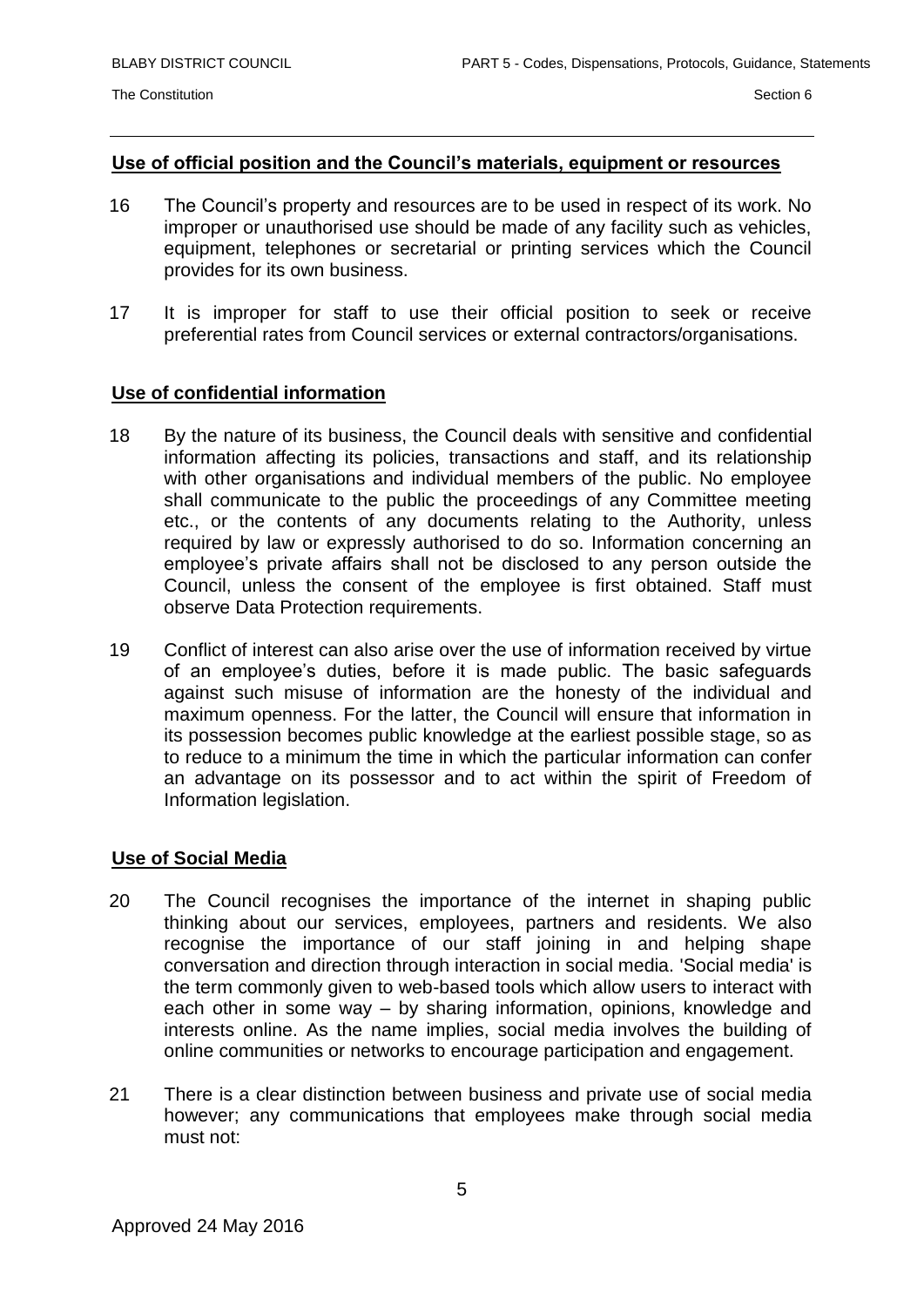(a) breach confidentiality, for example by:

- revealing confidential intellectual property or information owned by the Council or;
- giving away confidential information about an individual (such as a colleague or resident) or organisation (such as a partner institution); or
- discussing the Council's internal workings (such as agreements that it is reaching with partner institutions/customers or its future business plans that have not been communicated to the public) or;

(b) do anything that could be considered discriminatory against, or bullying or harassment of, any individual, for example by:

- making offensive or derogatory comments relating to age, race, sex, gender reassignment, disability, sexual orientation, religion or belief, pregnancy or maternity and civil partnership or marriage, or;
- using social media to bully another individual (such as an employee of the Council); or
- posting images that are discriminatory or offensive or links to such content or;

(c) bring the Council into disrepute, for example by:

- criticising or arguing with residents, colleagues or partners or;
- making defamatory comments about individuals or other organisations or groups; or
- posting images that are inappropriate or links to inappropriate content or;

(d) breach copyright, for example by:

- using someone else's images or written content without permission; or
- failing to give acknowledgement where permission has been given to reproduce something

#### **Private interests**

- 22 If it comes to the knowledge of an employee that they have a conflict of interest with any involvement of the Council's activities, they must give notice in writing to the Monitoring Officer of this fact, as soon as possible.
- 23 Where an employee gives notice of a potential conflict of interest, the employee will be removed from any direct or indirect involvement in any decisions relating to the work or activity concerned.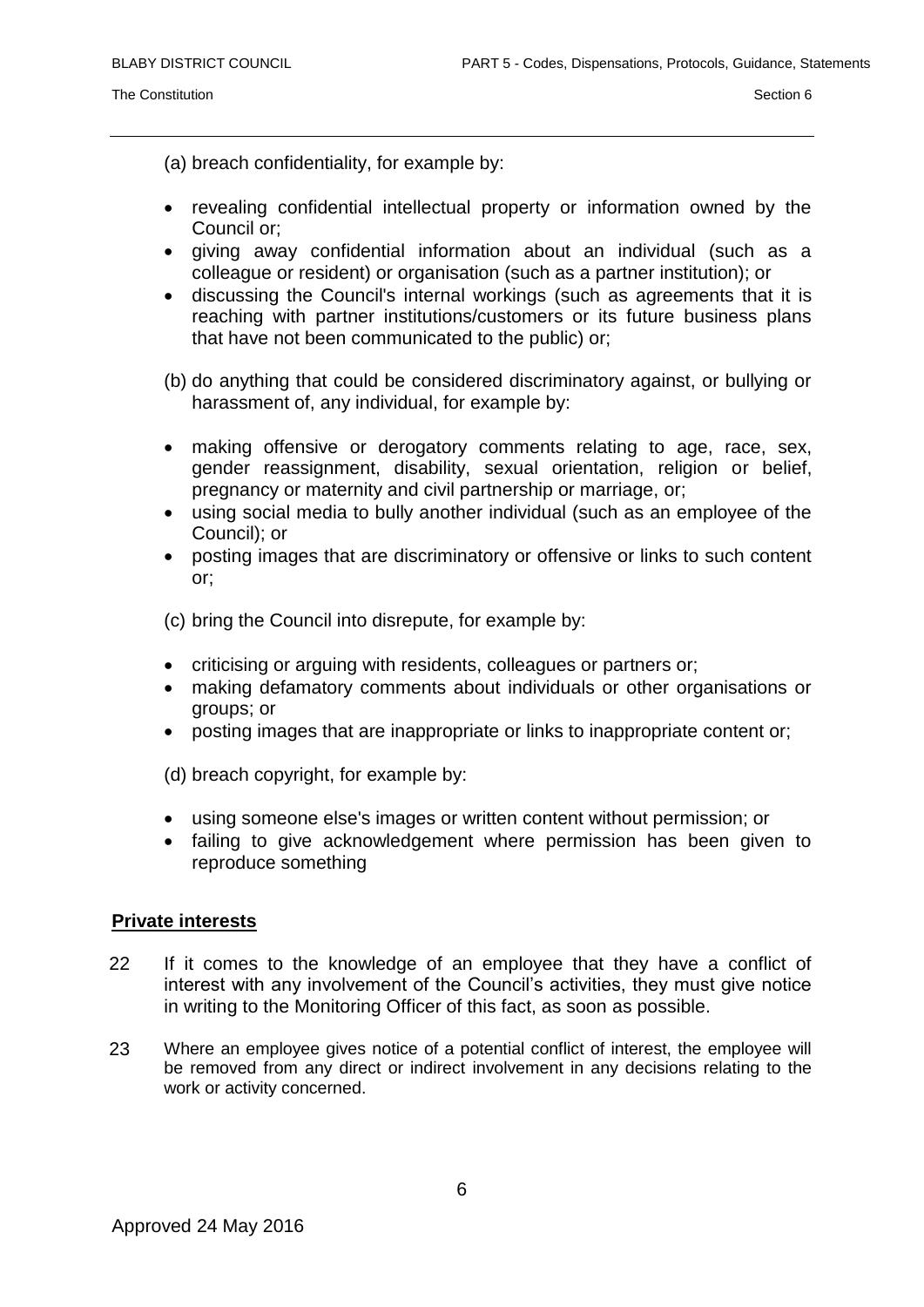#### **Other employment**

- 24 Employees' off-duty hours are their personal concern, but they should not get into a position where official duty and private interest are in any way in conflict or that they are in breach of any Health & Safety legislation. The Council will not attempt to preclude any of its employees from undertaking additional employment, but any such employment must not, in the Council's view, conflict with or react detrimentally to the Authority's interests, or in any way weaken public confidence in the conduct of the Authority's business. (For example, it would be deemed improper for any member of staff to be employed for financial or other gain in the preparation of plans and related documents associated with a Planning/Building Regulation proposal to be submitted to this Council for determination, or for any work to be carried out for private gain that has been procured through the employer's normal duties).
- 25 Officers who receive fees for services given in relation to the work of the Council whether within or outside normal working time, should ensure that such fees are paid over to the Council as soon as practical after receipt.

#### **Political Neutrality**

- 26 Employees must never allow their own personal or political opinions to interfere with their work and Senior Officers in particular are subject to legal rules limiting their political activities outside work. Certain posts are 'politically restricted', which means that individuals who hold them are effectively prevented from having any active political role either in or outside the workplace. This not only debars post holders from holding or standing for elected office but also prevents them from the following:
	- (a) Participating in political activities, publicly expressing support for a political party or undertaking other activities such as canvassing on behalf of a person who seeks to be a candidate; and
	- (b) Speaking to the public at large or publishing any written or artistic work that could give the impression that they are advocating support for a political party
- 27 These restrictions aim to prevent politics coming into play where an employee is in a politically influential position. This could be where an employee implements the authority's policies, gives advice to, or speaks on behalf of, the authority. A number of other posts are also deemed to be 'politically sensitive' and therefore also subject to the same restrictions. Full details of these posts can be found in the Politically Restricted Posts List.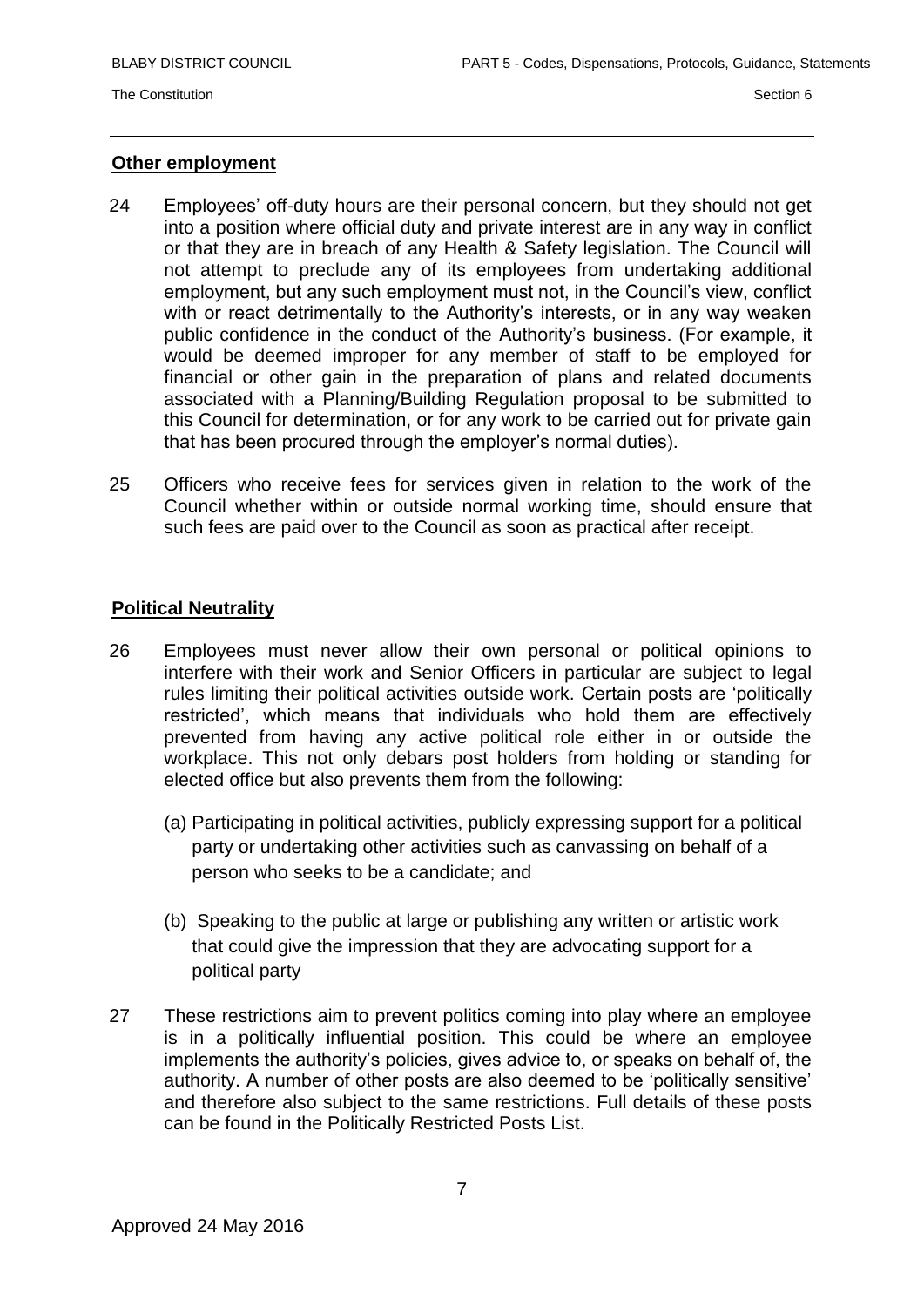## **Consequences of breach**

28 Any breach of this Code by an employee is deemed to be an extremely serious matter and therefore consideration will be provided regarding the need for a formal disciplinary investigation.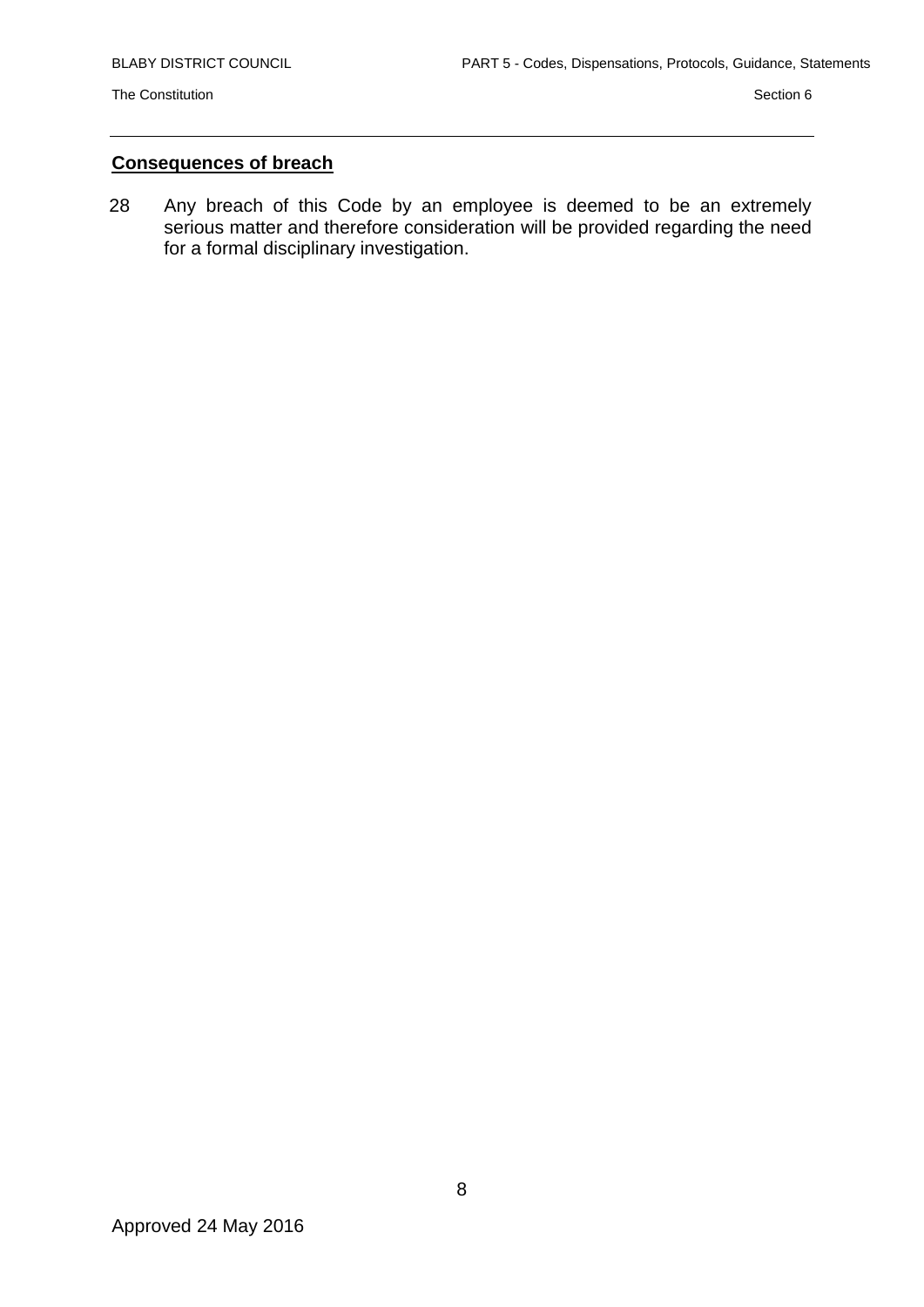# **APPENDIX A**

### **BLABY DISTRICT COUNCIL**

## **CODE OF CONDUCT - GIFTS & HOSPITALITY - GOOD PRACTICE LIST**

| Gift/Hospitality                                                                                                                                                         | <b>Acceptable</b> | <b>Potentially</b><br><b>Unacceptable</b> | <b>Unacceptable</b> |
|--------------------------------------------------------------------------------------------------------------------------------------------------------------------------|-------------------|-------------------------------------------|---------------------|
| Low value promotional work and<br>related items preferably marked with<br>the donors name such as pens,<br>stationary, calendars<br>(these do not have to be registered) |                   |                                           |                     |
| Low value gifts such as flowers,<br>chocolates, biscuits or tea/coffee                                                                                                   | ✓                 |                                           |                     |
| Bottles of wine<br>(these have to be donated to the<br>Chairman's Charity)                                                                                               | ✓                 |                                           |                     |
| Bottles of spirit                                                                                                                                                        |                   |                                           | ✓                   |
| Gift vouchers, discount vouchers or<br><b>Promotional offers</b>                                                                                                         |                   | ✓                                         |                     |
| Hospitality drink or token gifts given<br>at the completion of an official<br>courtesy visit                                                                             |                   |                                           |                     |
| Low value working breakfast, lunch<br>or dinner                                                                                                                          |                   | ✓                                         |                     |
| Formal dinners/ work related events                                                                                                                                      |                   |                                           |                     |
| Accommodation after an event                                                                                                                                             |                   |                                           |                     |
| Gifts passed to spouse or friend                                                                                                                                         |                   |                                           |                     |
| Invitations/tickets to events that are<br>not work related, such as Cabaret<br>evenings, sport events, theatre<br>tickets, cultural events                               |                   |                                           | ✓                   |
| Holiday accommodation                                                                                                                                                    |                   |                                           |                     |
| Seminars or business trips paid for<br>by private companies                                                                                                              |                   | ✓                                         |                     |
| Gifts which are difficult to return                                                                                                                                      |                   |                                           |                     |
| Gifts which would cause offence to<br>return                                                                                                                             |                   | ✓                                         |                     |
| Cash                                                                                                                                                                     |                   |                                           |                     |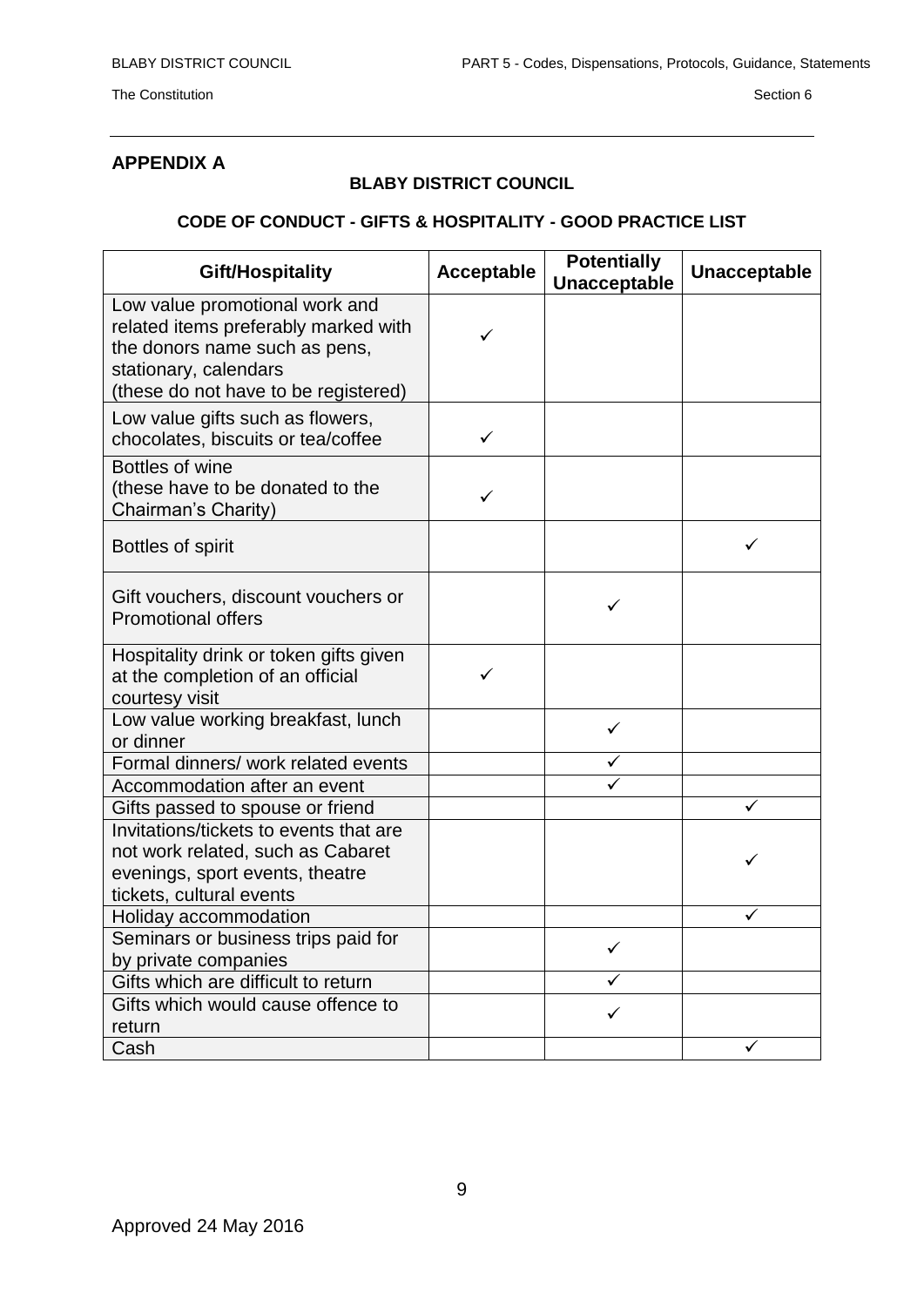### **APPENDIX B**

## **BLABY DISTRICT COUNCIL**

#### **CODE OF CONDUCT - GIFTS & HOSPITALITY**

## **NOTES ON LEGISLATIVE REQUIREMENTS & SANCTIONS**

- 1. It is essential to remember that dealings with Officers and Members of local authorities and other public bodies are subject to the provisions of special legislation with onerous requirements and imposing sanctions under the criminal law, designed to protect the public interest and public confidence. In consequence, the offering of hospitality or gifts, even on a modest scale, needs to be approached with great caution.
- 2. The relevant legislation is:-
	- Bribery Act 2010;
	- the Local Government Act 1972, Section 117(2)
- 3. The legislation provides that anyone who corruptly gives, promises or offers any gift, loan, fee, reward or advantage to any person as an inducement to or a reward for any Member, Officer or servant of a public body for doing or forbearing to do anything in respect of any matter or transaction is guilty of a criminal offence. Similarly a criminal offence is committed by anyone who corruptly solicits, receives, or agrees to receive for themselves or any other person such an inducement or reward.
- 4. It is particularly to be noted that the giving or acceptance of any money, gift or other consideration is deemed to have been given or received corruptly as such an inducement or reward unless the contrary is proved. This represents a departure from the general principle that a person is deemed innocent until proven guilty.
- 5. Also under Section 117(2) of the Local Government Act, 1972, it is an offence for an Officer of a local authority, under colour of his/her office or employment, to accept any **fee or reward whatsoever** other than his/her proper remuneration.
- 6. The question of what is and what is not acceptable is not precisely defined, although many local authorities and other public bodies have their own internal rules and requirements to report and record all offers of hospitality. It is appropriate to consider whether the scale of provision is such that it could be reasonably returned by the recipient at public expense on a subsequent occasion. It is also appropriate to consider whether either the hospitality or the